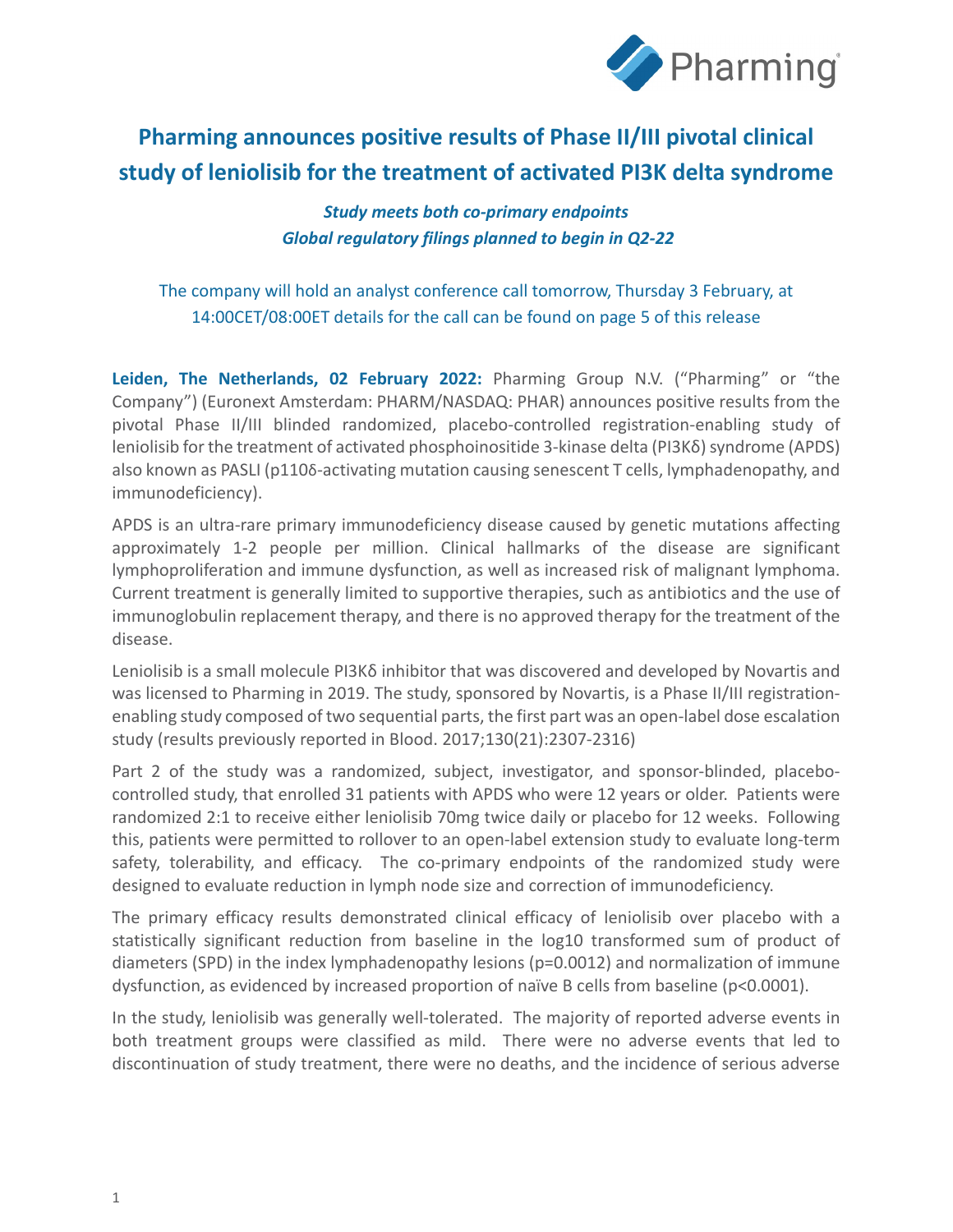

events (SAEs) was lower in the leniolisib group than the placebo group. None of the SAEs were suspected to be related to study treatment.

Full results will be presented at upcoming medical conferences and published in a peer-reviewed journal.

# *Dr. Virgil Dalm, Principal Investigator, Erasmus University Medical Center Rotterdam, the Netherlands commented:*

*"These study results demonstrate the tremendous power of collaborative clinical research with scientists, clinicians, and patients working together with the pharmaceutical industry. Less than 10 years ago, researchers at the University of Cambridge and National Institutes of Health (NIH) described a genetic variant in the PIK3CD gene in patients leading to immune dysfunction and dysregulation due to overactive PI3Kinase pathway, giving the name APDS/PASLI to the condition.* 

*These patients have limited treatment options including symptomatic therapies, such as antibiotics, antivirals and immunoglobulin replacement therapy (IgRT). Unapproved empirical therapies such as mTOR inhibitors, can have serious side effects, and the only potentially curative treatment, stem cell transplant, is also associated with high morbidity and mortality. Novartis working with doctors across the world studied leniolisib in APDS patients, which showed these positive results today.* 

*I look forward to working with Pharming to bring leniolisib to APDS patients and studying it further in younger children, as well as other patient populations that may benefit from this precisely targeted therapy."*

Global regulatory filings for approval of leniolisib for APDS are targeted for submission beginning in the second quarter of this year.

# **About Activated phosphoinositide 3-kinase δ syndrome (APDS)**

APDS is an ultra-rare primary immunodeficiency disease that is caused by variants in either of two genes, PIK3CD or PIK3R1. Variants of these genes lead to hyperactivity of the PI3Kδ (phosphoinositide 3-kinase delta) pathway.<sup>1,2</sup> Balanced signaling in the PI3K $\delta$  pathway is essential for physiological immune function. When this pathway is hyperactive, immune cells fail to mature and function properly, leading to immunodeficiency and dysregulation. $1,3$  APDS is characterized by severe, recurrent sinopulmonary infections, lymphoproliferation, autoimmunity, and enteropathy.<sup>4,5</sup> Patients with APDS suffer a median 7-year diagnostic delay.<sup>6</sup> Because APDS is a progressive disease, this delay may lead to an accumulation of damage over time, including permanent lung damage and lymphoma.4-7

#### **About leniolisib**

Leniolisib is a small molecule inhibitor of the delta isoform of the 110 kDa catalytic subunit of class IA PI3K with immunomodulating and potentially anti-neoplastic activities. Leniolisib inhibits the production of phosphatidylinositol-3-4-5-trisphosphate (PIP3). PIP3 serves as an important cellular messenger specifically activating AKT (via PDK1) and regulates a multitude of cell functions such as proliferation, differentiation, cytokine production, cell survival, angiogenesis, and metabolism. Unlike PI3Kα and PI3Kβ which are ubiquitously expressed, PI3Kδ and PI3Kγ are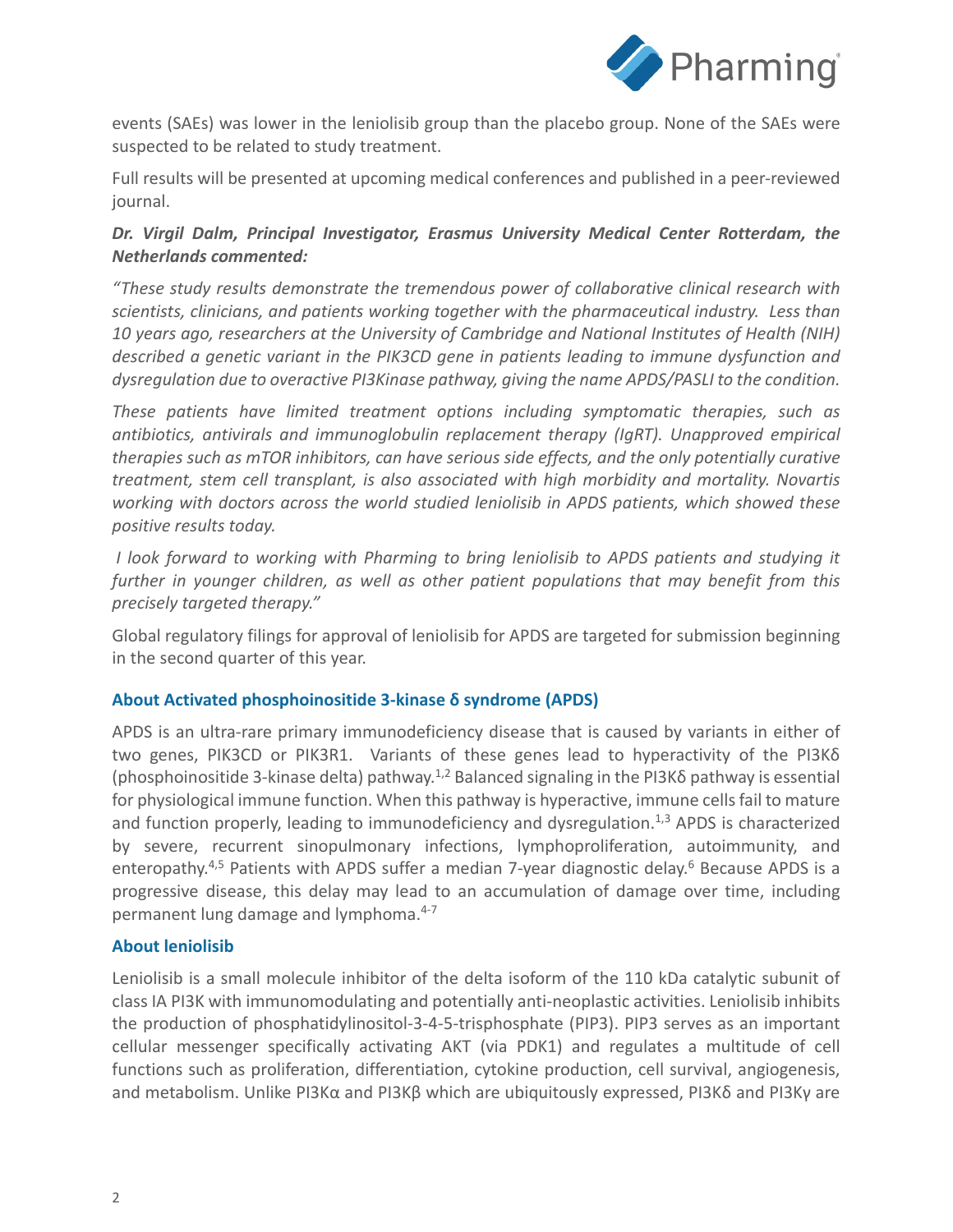

expressed primarily in cells of hematopoietic origin. The central role of PI3K $\delta$  in regulating numerous cellular functions of the adaptive immune system (B-cells and to a lesser extent T cells) as well as the innate immune system (neutrophil, mast cells, and macrophages) strongly indicates that PI3K $\delta$  is a valid and potentially effective therapeutic target for several immune diseases.

To date, leniolisib has proven to be safe and well tolerated during the Phase 1 first-in-human trial in healthy subjects, and in the 12-week dose-escalation study in APDS patients

### **About Pharming Group N.V.**

Pharming Group N.V. is a global, commercial stage biopharmaceutical company developing innovative protein replacement therapies and precision medicines for the treatment of rare diseases and unmet medical needs.

The flagship of our portfolio is our recombinant human C1 esterase inhibitor (rhC1INH) franchise. C1INH is a naturally occurring protein that down regulates the complement and contact cascades in order to control inflammation in affected tissues.

Our lead product, RUCONEST®, is the first and only plasma-free rhC1INH protein replacement therapy. It is approved for the treatment of acute hereditary angioedema (HAE) attacks. We are commercializing RUCONEST® in the United States, the European Union and the United Kingdom through our own sales and marketing organization, and the rest of the world through our distribution network.

In addition, we are investigating the clinical efficacy of rhC1INH in the treatment of further indications, including pre-eclampsia, acute kidney injury and severe pneumonia as a result of COVID-19 infections.

We are also studying our oral precision medicine, leniolisib (a phosphoinositide 3-kinase delta, or PI3K delta, inhibitor), for the treatment of activated PI3K delta syndrome, or APDS. World-wide rights for leniolisib were licensed from Novartis AG in 2019. Leniolisib met both of its primary end points in a registration enabling Phase 2/3 study in the United States and Europe. We are targeting global regulatory filings for leniolisib from Q2 2022 onwards.

Additionally, we entered into a strategic collaboration with Orchard Therapeutics to research, develop, manufacture and commercialize OTL-105, a newly disclosed investigational ex-vivo autologous hematopoietic stem cell (HSC) gene therapy for the treatment of HAE.

Furthermore, we are leveraging our transgenic manufacturing technology to develop nextgeneration protein replacement therapies, most notably for Pompe disease, which is currently in preclinical development.

#### **Forward-looking Statements**

*This press release contains forward-looking statements, including with respect to timing and progress of Pharming's preclinical studies and clinical trials of its product candidates, Pharming's clinical and commercial prospects, Pharming's ability to overcome the challenges posed by the COVID-19 pandemic to the conduct of its business, and Pharming's expectations regarding its projected working capital requirements and cash resources, which statements are subject to a number of risks, uncertainties and assumptions, including, but not limited to the scope, progress*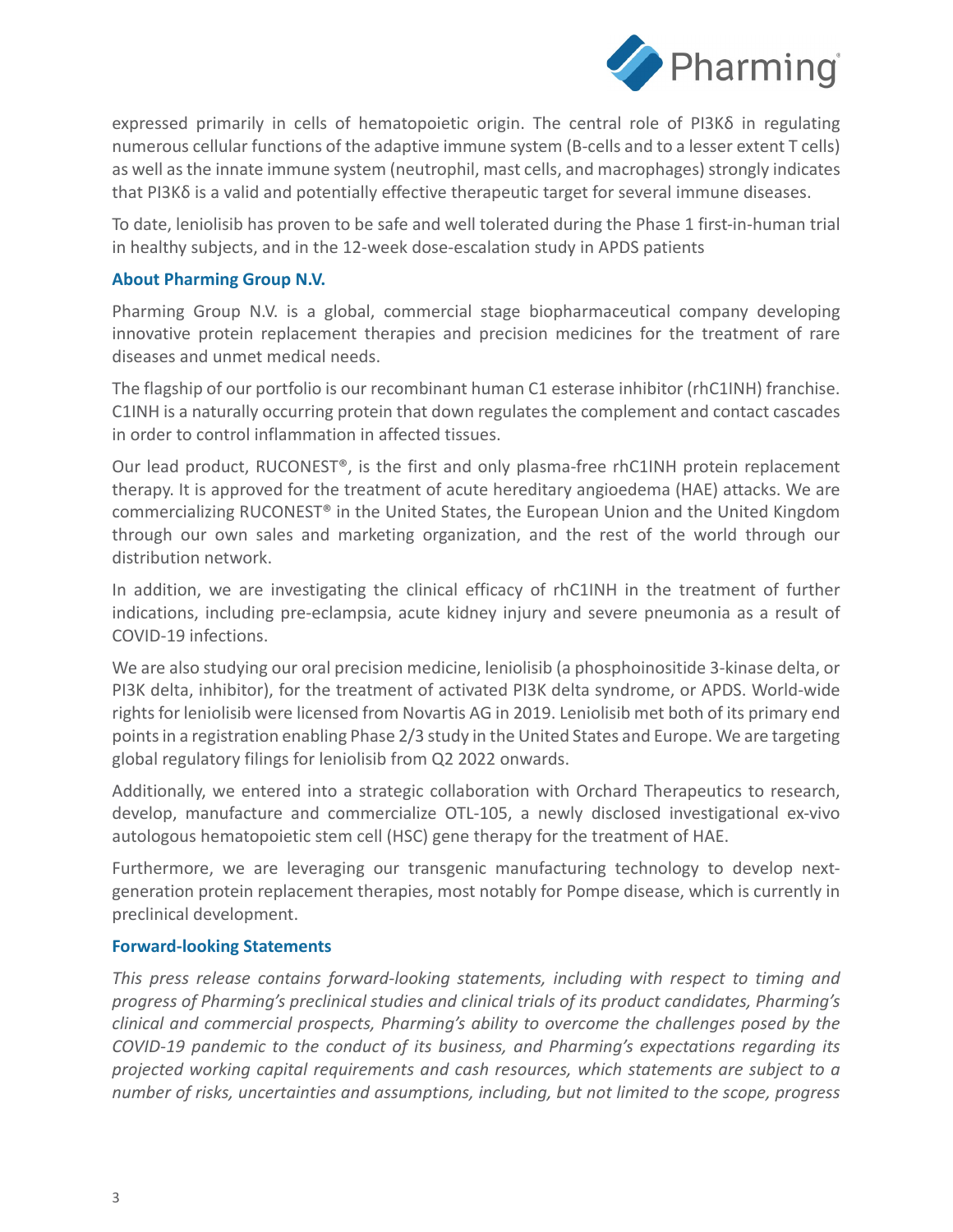

*and expansion of Pharming's clinical trials and ramifications for the cost thereof; and clinical, scientific, regulatory and technical developments. In light of these risks and uncertainties, and other risks and uncertainties that are described in Pharming's 2020 Annual Report and the Annual Report on Form 20-F for the year ended December 31, 2020 filed with the U.S. Securities and Exchange Commission, the events and circumstances discussed in such forward-looking statements may not occur, and Pharming's actual results could differ materially and adversely from those anticipated or implied thereby. Any forward-looking statements speak only as of the date of this press release and are based on information available to Pharming as of the date of this release.*

#### **Inside Information**

*This press release relates to the disclosure of information that qualifies, or may have qualified, as inside information within the meaning of Article 7(1) of the EU Market Abuse Regulation.*

#### **For further public information, contact:**

*Pharming Group, Leiden, The Netherlands* Sijmen de Vries, CEO: T: +31 71 524 7400 Susanne Embleton, Investor Relations Manager: T: +31 71 524 7400 E: investor@pharming.com *FTI Consulting, London, UK*  Victoria Foster Mitchell/Alex Shaw T: +44 203 727 1000 *FTI Consulting, USA Jim Polson T: +1 (312) 553-6730 LifeSpring Life Sciences Communication, Amsterdam, The Netherlands* Leon Melens T: +31 6 53 81 64 27

E: pharming@lifespring.nl